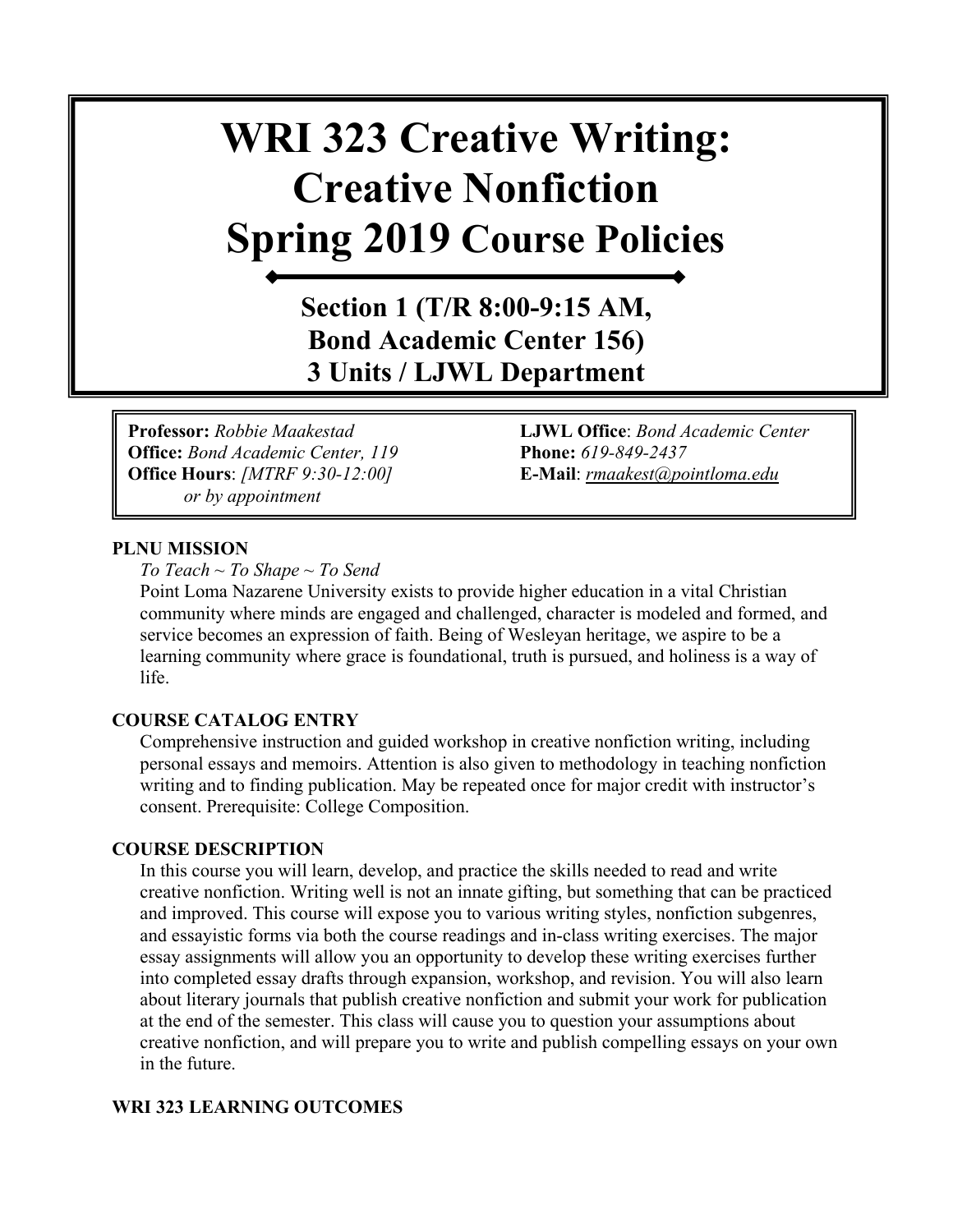*Students who complete WRI 323 will be able to:* 

- 1. identify aspects of theory, style, and structure in works of creative nonfiction;
- 2. analyze creative nonfiction written by professionals and peers to determine authors' writing techniques in relationship to target audiences;
- 3. employ research techniques as necessary to meet the demands of creative nonfiction craft and content;
- 4. craft creative nonfiction using techniques specific to genre to create descriptive and evocative language;
- 5. apply workshop techniques for constructive criticism of peers and in turn take criticism and use it to improve their own work;
- 6. format texts in a genre-appropriate and professional manner for submission to workshop and publication;
- 7. present written work to live audiences, demonstrating strategies for audience engagement and oral communication.

# **DESCRIPTION AND OBJECTIVES**

In order to create an introduction to the craft, terminology, and techniques of creative nonfiction, we will pursue these learning goals:

- 1. Further our knowledge of both the craft and art of writing creative nonfiction.
- 2. Gain an understanding of how to apply nonfiction craft elements such as "Eye vs. I," major dramatic questions, and lyricism.
- 3. Further an understanding of and ability to utilize general writing craft elements such as point of view, voice, story arc, dialogue, description, and scene/summary.
- 4. Grow in our knowledge of creative nonfictions subgenres: personal essay, researched historical profile, researched historical narrative, reportage/narrative journalism, creative analysis, flash essay, and experimental essay.
- 5. Endeavor to explain how creative nonfiction works as both readers and writers. By studying literature as a writer—considering it as a craft as well as an art—we will come to a better understanding of what goes into creation of that literature.
- 6. Work together in small-group workshops, and individually after those workshops, in order to explore and practice the discipline of revision.

Together, these learning goals allow us to see writing as a process of art, craft, and discipline, which will benefit not just our ability to write creatively in this course, but also our ability to meet the creative and critical demands required of us in the future.

# **ACADEMIC REQUIREMENTS**

Each of you will be responsible for preliminary drafts of writing assignments, written critiques of classmates' work, various reading and writing exercises that will aid our understanding of the discipline and craft of creative nonfiction, a literary journal presentation/report, and four finished writing projects: three nonfiction submissions and one revision/expansion project. Class time will be divided accordingly: lecture and discussion, small group discussion, in-class writing, and workshop.

# **ASSIGNMENTS**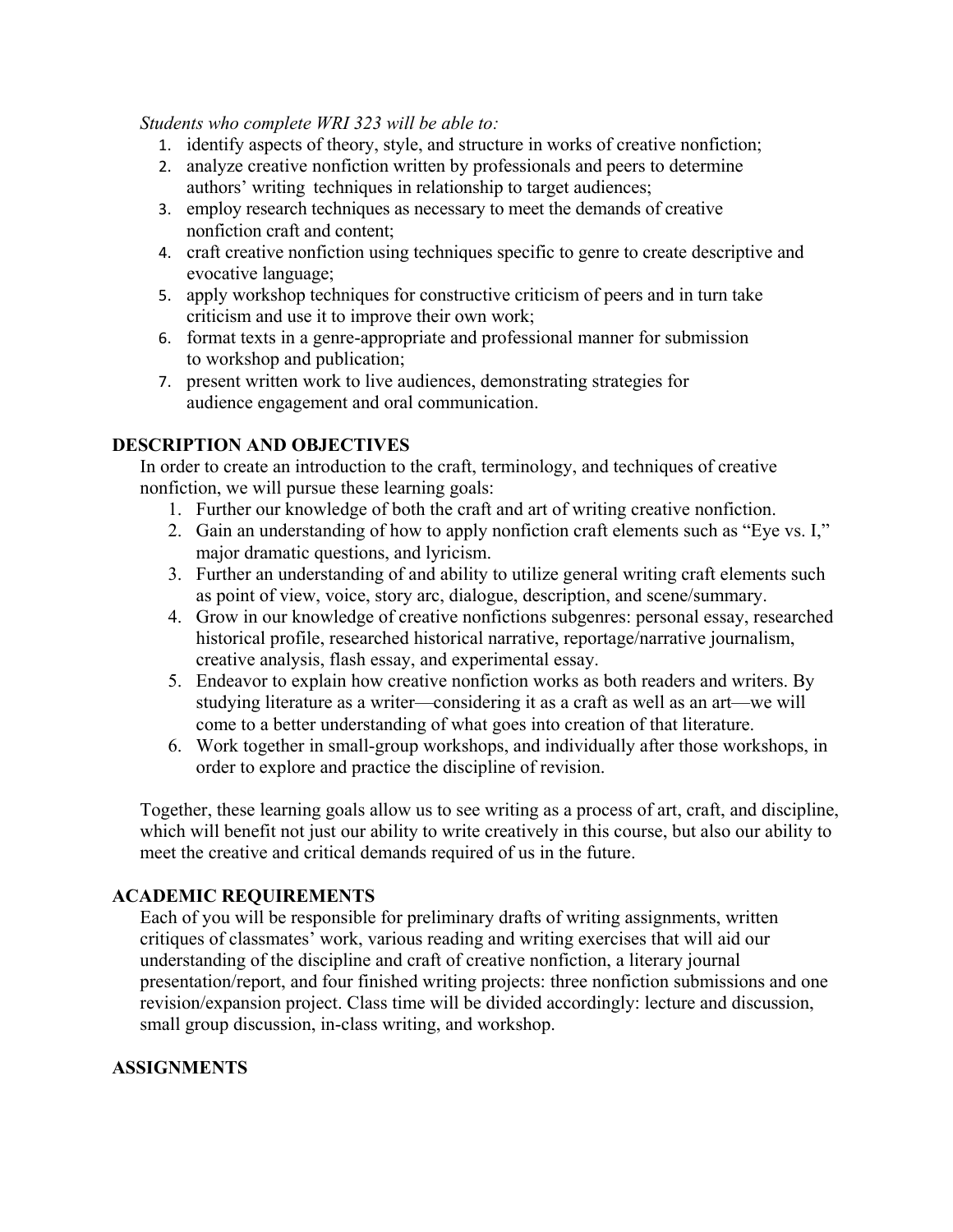- Of..., On..., or Against... Essay Submission 150 points + 50 points Critical Analysis  $= 200$  total (to be kept only if your final project is NOT a revision of this one)
- Personal Essay Submission 150 points + 50 points Critical Analysis = 200 total (to be kept only if your final project is NOT a revision of this one)
- Reportage/Researched Narrative/Researched Profile Essay Submission 150 points + 50 points Critical Analysis = 200 total
- Literary Journal Report/Presentation/Submissions 50 points
- General Participation 50 points
- Workshop Participation and Peer Critiques  $-100$  points (25 points for each workshop)
- Essay 1 or 2 Revision/Expansion 150 points  $+ 50$  points Critical Analysis = 200 total (plus another 200 points as this grade replaces one provisional grade for one of the first 3 Submissions as noted above)

# **TOTAL = 1000 points**

# **LITERARY JOURNAL REPORT/PRESENTATION/SUBMISSIONS**

Each student will research two literary journals that publish nonfiction, compose a written report of each journal, present the journals in class to their classmates, and submit their own creative nonfiction to both journals.

# **REQUIRED TEXTS**

Robert Atwan and Hilton Al's *The Best American Essays 2018.* **ISBN-13:** 978-0544817340 Phillip Lopate's *The Art of the Personal Essay: An Anthology from the Classical Era to the Present*. **ISBN-13:** 978-0385422987

All essays uploaded on Canvas as course readings must be printed out, read, annotated, and brought to class on the day that they're due.

# **Buy a ticket ASAP to the Christian Wiman Writers Symposium by the Sea interview (\$5 apiece): https://bit.ly/2CMXPut**

# **GENERAL COURSE POLICIES**

# **RESPECT**

Respect for other students and your instructor in our classroom is essential to a healthy classroom dynamic. We may discuss ideas and concepts that challenge your current thinking, so we all must respect one another and be open to new ideas. Show courtesy to other students and your instructor.

# **CANVAS**

Throughout this course, students will be required to utilize Canvas to post homework responses, receive course grades, and access any changes to the *Course Schedule* throughout the semester. If the *Course Schedule* is updated, students will be notified well in advance, but will need to download the updated schedule which the instructor will post on Canvas.

#### **PLNU EMAIL**

Students must regularly check their PLNU email account for updates on assignments and scheduling.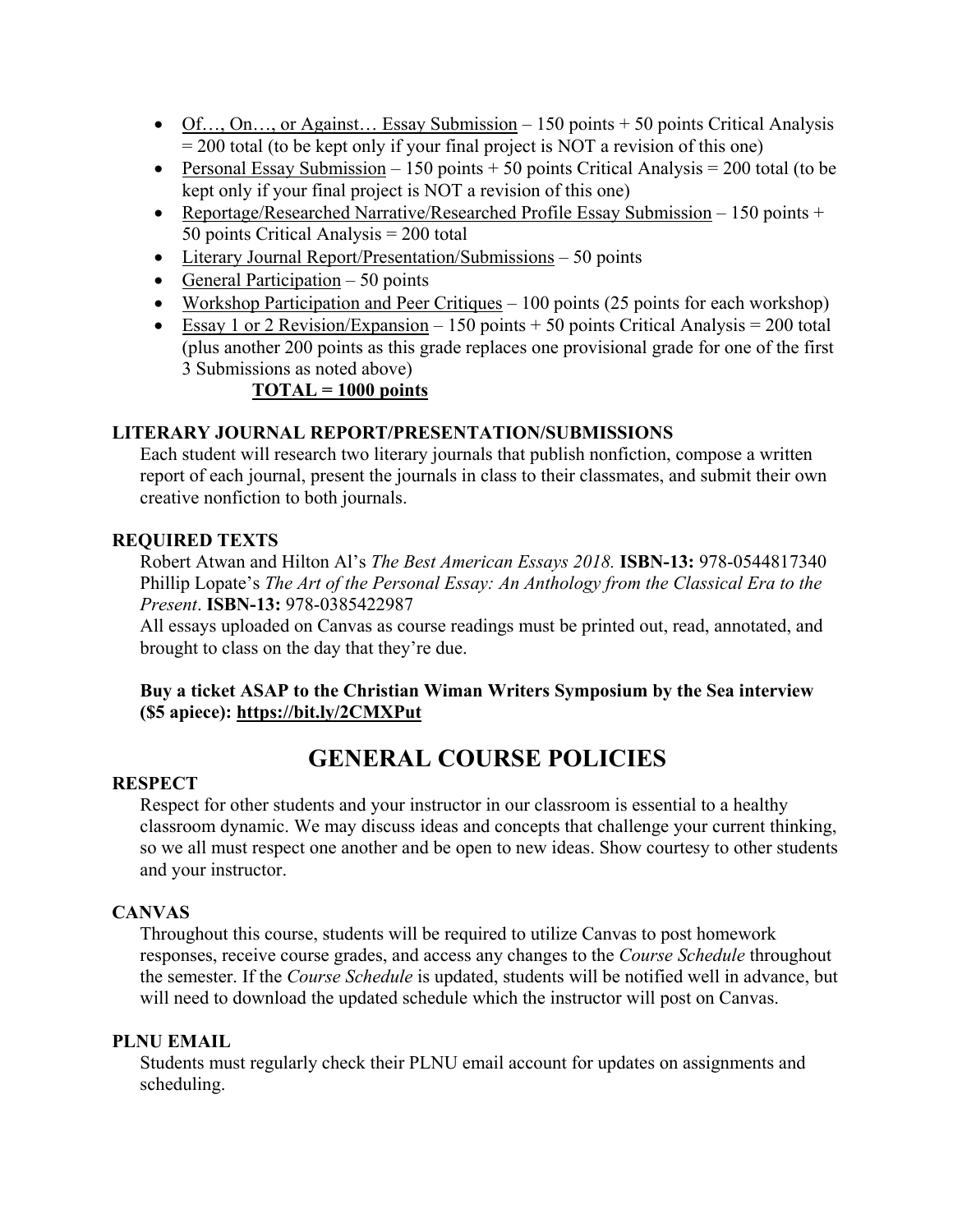#### **TECHNOLOGY**

You will be expected to refrain from using cell phones or other communication devices in the classroom. Use of iPads, phones, and laptops should be limited to times when I ask you to pull out your computers for in class use and in-class writing. Even if it seems that it isn't "bothering anyone," checking your e-mail, social media, or surfing the web during class is rude to your instructor and fellow classmates and will count against your participation grade.

# **ATTENDANCE & ABSENCES**

Attendance is expected, though I believe it's your responsibility to take ownership for investing in your own development as a writer, so I won't be keeping attendance. If you miss a class, you should obtain assignments or any updated schedule/assignment information from a classmate in order to be prepared for the next meeting**. I do, however, require attendance for workshops, presentations, and the Final. Absences on such days will hurt your participation grade.** Missed in-class work may not be made up. In order to learn most affectively and get as much as you can out of this course, in addition to your general participation grade, I'd recommend regular attendance. Let me know if you do have to miss a class ahead of your absence. It is also your responsibility to get workshop drafts to and from those in your group.

#### **PARTICIPATION**

Regular participation in class activities and discussion is expected. Regular tardiness, unsanctioned use of technology, and lack of attention or preparation with regard to the course readings will result in a lower participation grade.

#### **WORKSHOP**

Workshop participation and attendance is mandatory. Failure to attend and/or participate in a workshop will result in a grade of zero for that workshop. You will turn in a typed copy of your critique to me, as well as to the member of your group who is being workshopped (this will affect your participation/workshop grades). Workshop is not a time to disparage or rudely comment on the work of others. Written critiques balance positive and critical comments, though criticism should certainly be constructive and focused on the writing, not on the writer or the writer's ability. If there are problems with feedback you receive, do not hesitate to contact me. Workshop should be a safe space where we work together to better one another's writing; thus, the amount of effort you put into commenting on the work of others should be just as much as you put into producing your own work.

#### **TURNING IN ASSIGNMENTS**

All **major assignments** must be printed out and turned in hard-copy during the class period on the day they are due.

#### **SUBJECT MATTER**

This course will ask you to write whatever you want to write about, but do recognize that there is a line between what is appropriate and not appropriate in a classroom setting, especially with regard to what is being shared with your classmates, who may not share your values. I respect your privacy and truly believe that this class should allow you creative freedom, so all I will ask is that you use common sense with regard to what is/is not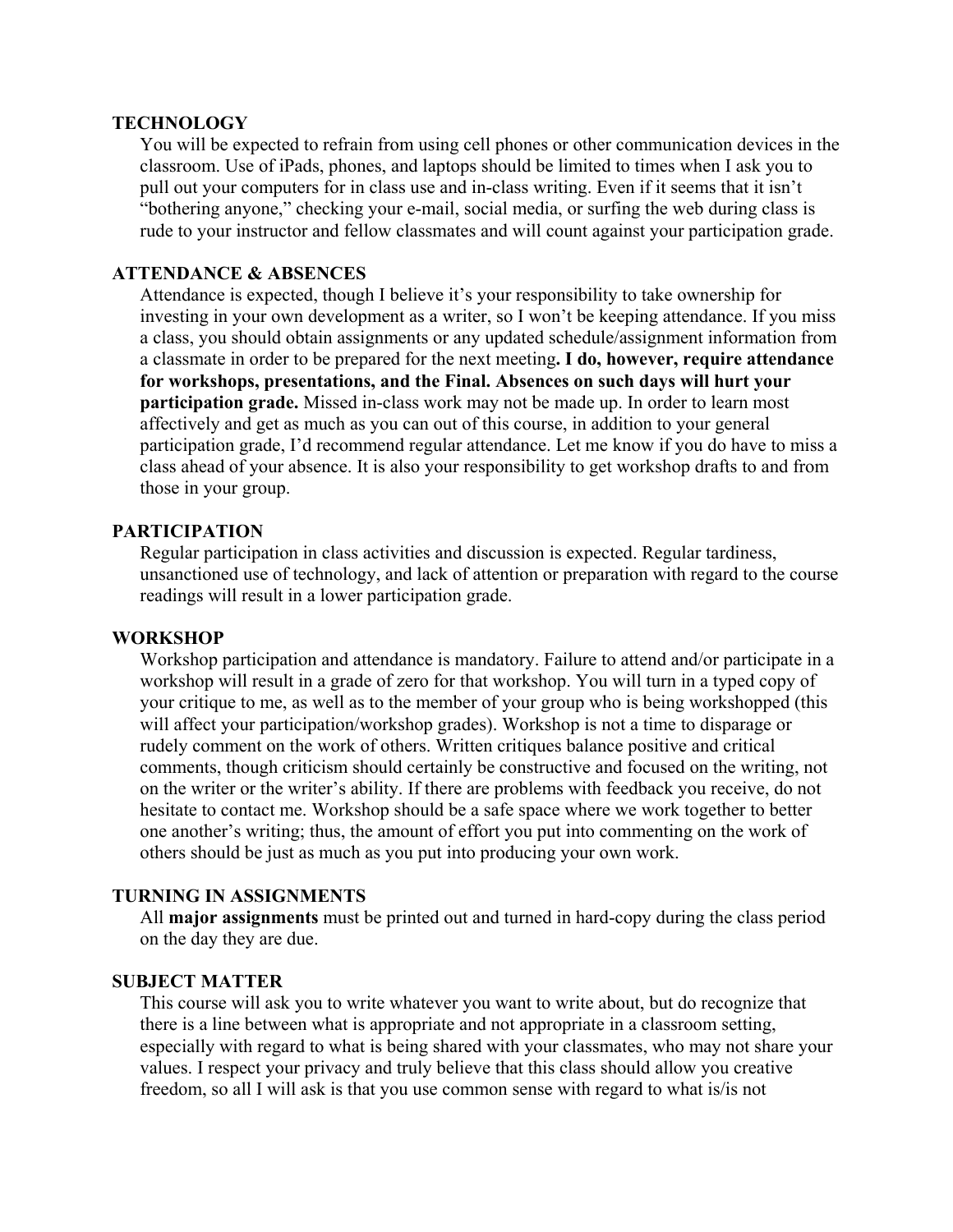appropriate to write in an academic setting. If you are unsure/nervous or have a hunch that something might be questionable, please discuss your ideas with me in advance of bringing them to workshop.

## **PREPARATION**

You will be expected to come to class prepared to discuss readings, share your work, and comment on other students' work. Being prepared for each class is vital in creating a classroom that is conducive to learning – take notes on the assigned readings as this allows you to remember the material more fully. Back up your work as you're responsible for turning work in on the due dates. You are also expected to regularly check your PLNU email for updates to the schedule and assignments.

# **GRADING RATIONALE**

Creative writing is both an art and a craft. While it is debated by many whether art can be graded, craft can be evaluated. In particular I will look for:

- Adherence to and mastery of CNF conventions
- Structure and form as they pertain to CNF subgenre and subject
- Masterful use of narrative voice and point of view
- Engaging employment of language
- Excellence of writing mechanics
- Improvement through revision
- Creativity and innovation within genre conventions

While the above concerns creative work produced in this course, each creative assignment also requires a Critical Analysis component in which you as the artist will critique the decisions that went into your own work, and connect craft decisions you made with those used by the writers of our course readings. These Critical Analyses will be graded not as creative work, but upon the clarity and thoughtfulness of the analysis you craft.

# **LETTER GRADE GUIDELINES**

|                    |           | $920 - 1000$ points | 900 - 919 points   | $A-$ |
|--------------------|-----------|---------------------|--------------------|------|
| 880 - 899 points   | $B+$      | $820 - 879$ points  | $800 - 819$ points | B-   |
| 780 - 799 points   | $C_{\pm}$ | 720 - 779 points    | 700 - 719 points   | $C-$ |
| $680 - 699$ points | $D+$      | $620 - 679$ points  | $600 - 619$ points | D-   |

#### **DUE DATES**

Assigned work will have a due date and you will be expected to meet this requirement. Missed in-class work may not be made up unless you have an excused absence. I will accept the major projects one class period late, but your paper will be penalized a letter grade for each class period it is late  $(A \rightarrow B$  as maximum grade). The major projects will NOT be accepted after a week past the due date and you will receive a score of 0. You must turn in all four major projects to pass this course. Failure to do so will result in a grade of F.

#### **FINAL EXAMINATION POLICY**

Successful completion of this class requires taking the final examination **on its scheduled day**. The final examination schedule is posted on the [Class Schedules](http://www.pointloma.edu/experience/academics/class-schedules) site. No requests for early examinations or alternative days will be approved.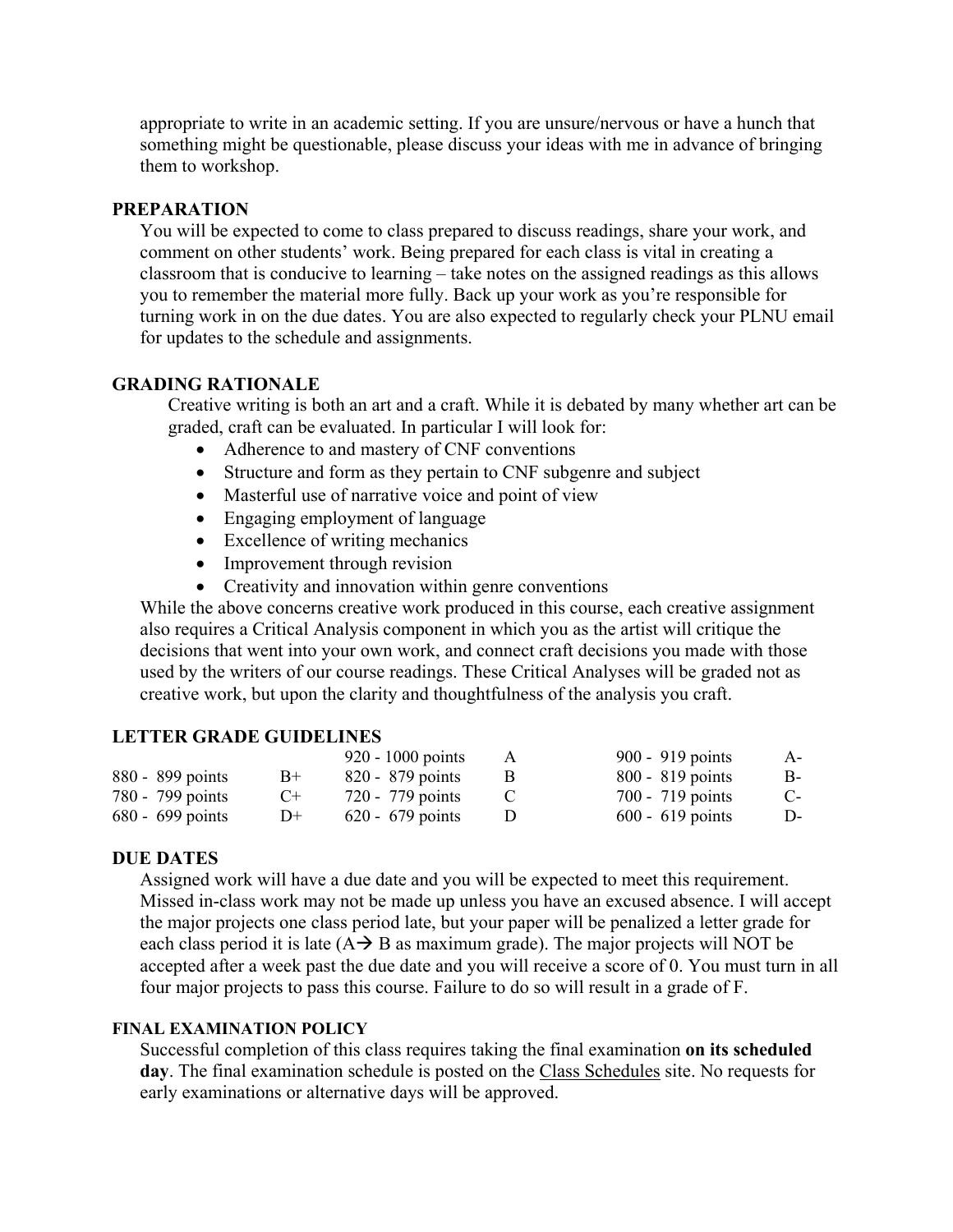For this course, the final will be an in-class reading on finals day. Our scheduled final exam time is **Tuesday, April 29, 7:30 am-10:30 am.** Since the final is a class activity, it cannot be rescheduled, so make sure that you will be able to attend.

#### **ACADEMIC HONESTY**

Students should demonstrate academic honesty by doing original work and by giving appropriate credit to the ideas of others. Academic dishonesty is the act of presenting information, ideas, and/or concepts as one's own when in reality they are the results of another person's creativity and effort. A faculty member who believes a situation involving academic dishonesty has been detected may assign a failing grade for that assignment or examination, or, depending on the seriousness of the offense, for the course. Faculty should follow and students may appeal using the procedure in the university Catalog. See [Academic](http://catalog.pointloma.edu/content.php?catoid=18&navoid=1278)  [Policies](http://catalog.pointloma.edu/content.php?catoid=18&navoid=1278) for definitions of kinds of academic dishonesty and for further policy information.

#### **PLNU COPYRIGHT POLICY**

Point Loma Nazarene University, as a non-profit educational institution, is entitled by law to use materials protected by the US Copyright Act for classroom education. Any use of those materials outside the class may violate the law.

#### **PLNU ACADEMIC ACCOMMODATIONS POLICY**

If you have a diagnosed disability, please contact PLNU's Disability Resource Center (DRC) to demonstrate need and to register for accommodation by phone at 619-849-2486 or by email at [DRC@pointloma.edu.](mailto:DRC@pointloma.edu) See [Disability Resource Center](http://www.pointloma.edu/experience/offices/administrative-offices/academic-advising-office/disability-resource-center) for additional information.

#### **PERSONAL NEEDS**

Counseling is available in the Wellness Center for undergraduate students at PLNU. They are open Monday through Friday during the academic school year to offer morning, afternoon, and evening appointments. Please call (619) 849-2574 to schedule a counseling appointment.

#### **COURSE SCHEDULE**

| <b>DATE</b>                        | <b>READINGS</b>                             | <b>ASSIGNMENTS DUE (in bold)</b>                                                                                         |
|------------------------------------|---------------------------------------------|--------------------------------------------------------------------------------------------------------------------------|
| <b>WEEK 1—Origins of the Essay</b> |                                             |                                                                                                                          |
| Thursday, Jan. 10                  | <b>XV11</b>                                 | [Best American Essays = BAE] Robert Atwan's "Forward" pgs. ix-                                                           |
|                                    | Hilton Als's "Introduction" pgs. xviii-xxix |                                                                                                                          |
|                                    |                                             | [Art of the Personal Essay = APE] Philip Lopate's "Introduction"                                                         |
|                                    |                                             | pgs. xxiii-liv (skip the parts that aren't about writing essays)                                                         |
| WEEK 2—"Of" and "On" Essays        |                                             |                                                                                                                          |
| Tuesday, Jan. 15                   | [Canvas] Sullivan's "The Ill-Defined Plot"  |                                                                                                                          |
|                                    | $46 - 58$                                   | [APE] Montaigne's "Of Books" and "Of a Monstrous Child" pgs.                                                             |
| Thursday, Jan. 17                  |                                             | [APE] Robert Louis Stevenson's "On Marriage" pgs. 229-235<br>G.K. Chesterton's "On Running After One's Hat" pgs. 252-254 |
|                                    |                                             |                                                                                                                          |

# **WEEK 3—"Against…" Essays**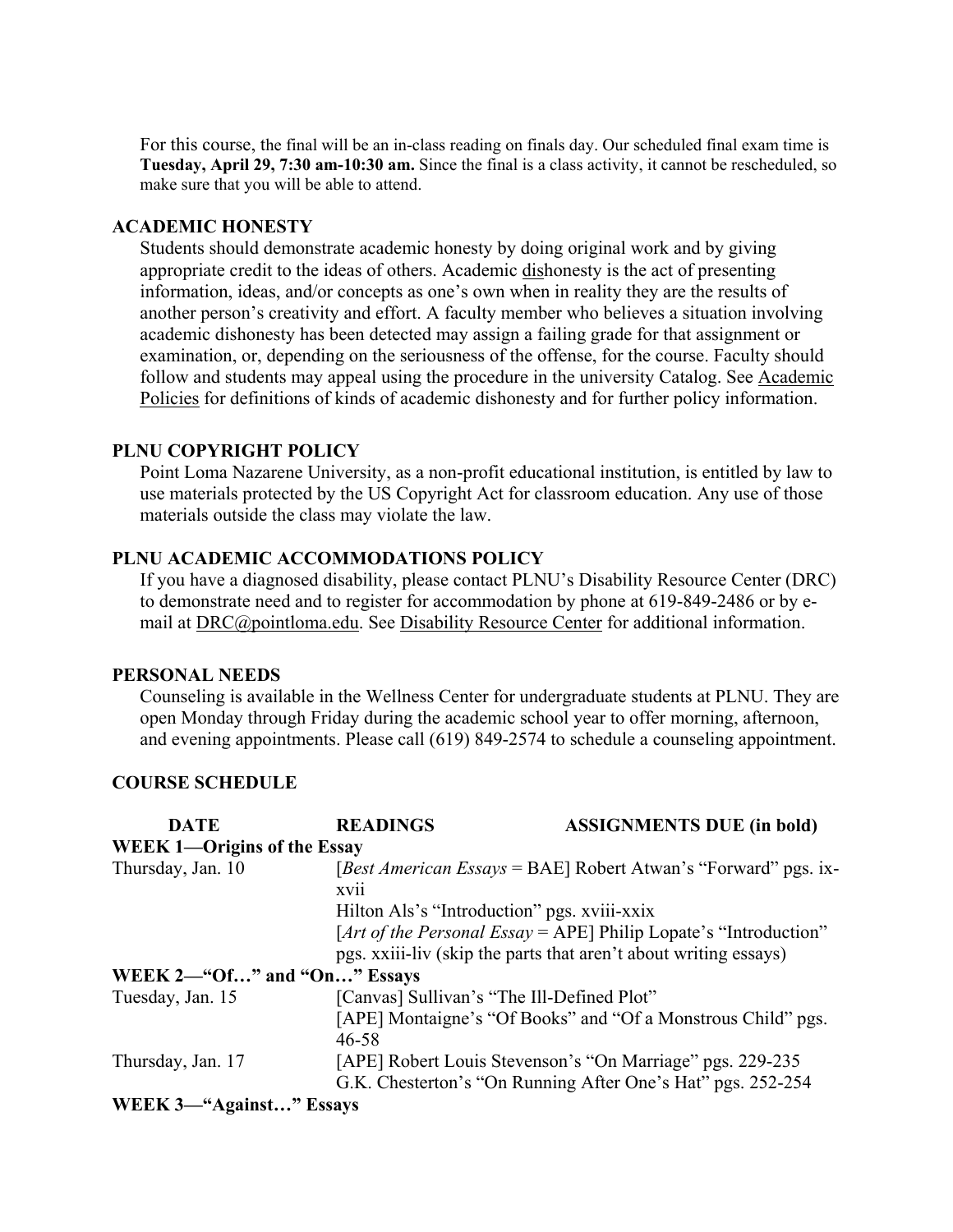| Tuesday, Jan. 22                     | <b>MLKJ DAY-NO CLASS</b>                                          |
|--------------------------------------|-------------------------------------------------------------------|
| Thursday, Jan. 25                    | [APE] Sei Shonagon's "Hateful Things" pgs. 23-28                  |
|                                      | Max Beerbohm's "Going Out for a Walk" pgs. 237-239                |
|                                      | Philip Lopate's "Against Joie de Vivre" pgs. 716-731              |
|                                      | [Canvas] Kristen Radtke "Against Idleness"                        |
| <b>WEEK 4-Argument-Driven Essays</b> |                                                                   |
| Tuesday, Jan. 29                     | [BAE] Noam Chomsky's "Prospects for Survival" pgs. 8-23           |
|                                      | Kathryn Schulz's "Losing Streak" pgs. 194-210                     |
|                                      | "Of," "On," or "Against" Essay Workshop Drafts Due in Class       |
| Thursday, Jan. 31                    | <b>SMALL GROUP WORKSHOP</b>                                       |
| <b>WEEK 5-Personal Essays</b>        |                                                                   |
| Tuesday, Feb. 05                     | [BAE] Paul Crenshaw's "Cadence" pgs. 24-36                        |
|                                      | Steven Harvey's "The Other Steve Harvey" pgs. 43-53               |
|                                      | Clifford Thompson's "The Moon, the World, the Dream" pgs. 257-    |
|                                      | 263                                                               |
|                                      | [APE] Virginia Woolf's "The Death of the Moth" pgs. 265-267       |
|                                      | "Of," "On," or "Against" Essay Due in Class                       |
| Thursday, Feb. 07                    | [APE] M.F.K Fisher's "Once a Tramp, Always" pgs. 546-553          |
|                                      | Joan Didion's "In Bed" pgs. 689-691                               |
|                                      | Annie Dillard's "Seeing" pgs. 693-706                             |
|                                      | [Canvas] Mark Slouka's "Hitler's Couch"                           |
| <b>WEEK 6-Personal Essays</b>        |                                                                   |
| Tuesday, Feb. 12                     | [BAE] Marilyn Abildskov's "Notes Toward a Theory of Plot" pgs.    |
|                                      | $1 - 7$                                                           |
|                                      | David Wong Louie's "Eat, Memory" pgs. 117-126                     |
|                                      | Beth Uznis Johnson's "Your Friend/My Friend, Ted" pgs. 78-83      |
| Thursday, Feb. 14                    | [BAE] Edwidge Danticat's "All the Home You've Got" pgs. 37-42     |
|                                      | John Seabrook's "My Father's Cellar" pgs. 211-224                 |
|                                      | Sherry Simpson's "Lucky You" pgs. 249-256                         |
|                                      | [Canvas] Belle Boggs's "The Tooth"                                |
|                                      | WEEK 7-WRITER'S SYMPOSIUM BY THE SEA-Travel/Place Essays          |
| Tuesday, Feb. 19                     | [BAE] Heidi Julavits's "The Art at the End of the World" pgs. 84- |
|                                      | 96                                                                |
|                                      | [APE] E.B. White's "Once More to the Lake" pgs. 533-538           |
|                                      | Wendell Barry's "An Entrance to the Woods" pgs. 670-679           |
|                                      | [Canvas] Anthony Michael Morena's "In the City that You Can       |
|                                      | See"                                                              |
| Thursday, Feb. 21                    | [APE] Richard Rodriguez's "Late Victorians" pgs. 756-770          |
|                                      | [Canvas] Christian Wiman's "God's Truth Is Life" and "Varieties   |
|                                      | of Quiet"                                                         |
|                                      | <b>Personal Essay Workshop Drafts Due</b>                         |
|                                      | <b>Attend Christian Wiman Interview 7 PM Crill Performance</b>    |
|                                      | Hall (Tickets are \$5 for students): https://bit.ly/2CMXPut       |
| WEEK 8                               |                                                                   |
| Tuesday, Feb. 26                     | <b>SMALL GROUP WORKSHOP</b>                                       |
| Thursday, Feb. 28                    | [Canvas] Elena Passarello's "Arabella"                            |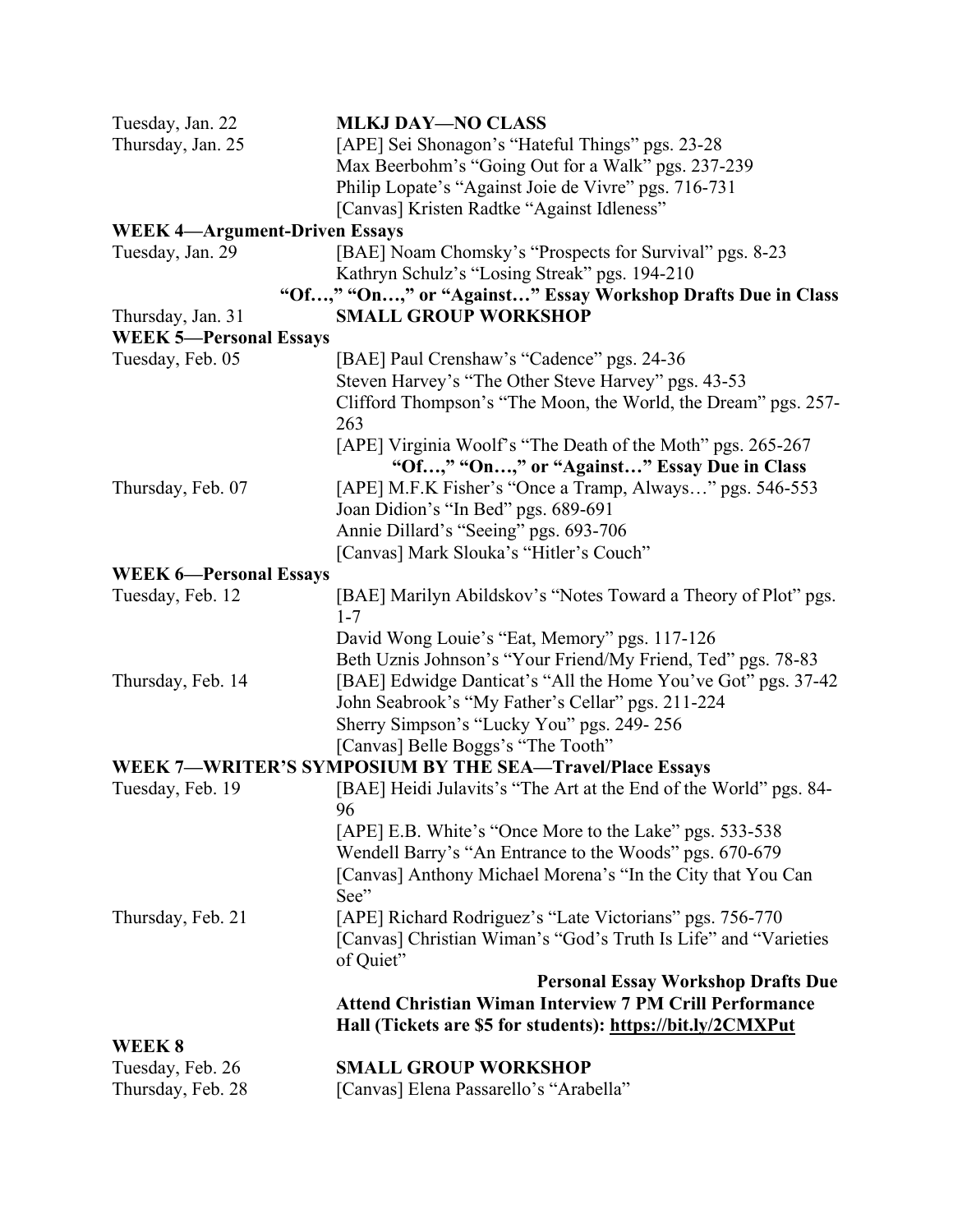|                                                   | Mark Slouka's "Arrow and Wound"                                                                                           |
|---------------------------------------------------|---------------------------------------------------------------------------------------------------------------------------|
|                                                   | Alex Wellerstein's "The First Light of Trinity"                                                                           |
|                                                   | <b>Personal Essay Due in Class</b>                                                                                        |
| WEEK 9                                            |                                                                                                                           |
| Mar. 04-Mar. 08                                   | <b>SPRING BREAK-NO CLASS</b>                                                                                              |
| <b>WEEK 10-Reportage</b>                          |                                                                                                                           |
| Tuesday, Mar. 12                                  | [BAE] Leslie Jamison's "The March on Everywhere" pgs. 54-77<br>[Canvas] Jen Percy's "Meet the American Vigilantes Who Are |
|                                                   | Fighting ISIS"                                                                                                            |
| Thursday, Mar. 15                                 | [BAE] Jennifer Kabat's "Rain Like Cotton" pgs. 97-109<br>Suki Kim's "Land of Darkness" pgs. 110-116                       |
|                                                   | [Canvas] Timothy Denevi's "Jesus Christ at the Inauguration"                                                              |
| <b>WEEK 11-Researched Narratives</b>              |                                                                                                                           |
| Tuesday, Mar. 19                                  | [BAE] Thomas Powers's "The Big Thing on His Mind" pgs. 161-<br>170                                                        |
|                                                   | Luc Sante's "Maybe the People Would Be the Times" pgs. 182-<br>193                                                        |
|                                                   | [Canvas] Jared Diamond's "The Last Americans"                                                                             |
| Thursday, Mar. 21                                 | [BAE] Rick Moody's "Notes on Lazarus" pgs. 133-146                                                                        |
|                                                   | [Canvas] Timothy Denevi's "The Temple"                                                                                    |
|                                                   | Eliot Weinberger's "Muhammad"                                                                                             |
| <b>WEEK 12-Researched Profile</b>                 |                                                                                                                           |
| Tuesday, Mar. 26                                  | [Canvas] Gay Talese's "Frank Sinatra Has a Cold"                                                                          |
| Thursday, Mar. 28                                 | NO CLASS—Make up for attending Wiman Interview                                                                            |
| <b>WEEK 13-Researched Narratives</b>              |                                                                                                                           |
| Tuesday, Apr. 02                                  | [Canvas] Marione Ingram's "Operation Gomorrah"                                                                            |
|                                                   | Josh Macivor-Anderson's "Do You Realize What the Conditions                                                               |
|                                                   | Are Out There?"                                                                                                           |
| Thursday, Apr. 04                                 | [BAE] David Salle's "Clothes That Don't Need You" pgs. 171-181                                                            |
|                                                   | Amit Majmudar's "Five Famous Asian War Photographs" pgs.<br>127-131                                                       |
|                                                   | [Canvas] Jane Brox's "Influenza 1918"                                                                                     |
| <b>WEEK 14-Researched Narratives and Workshop</b> |                                                                                                                           |
| Tuesday, Apr. 09                                  | [BAE] Baron Wormser's "Hannah Arendt in New York" pgs. 264-<br>275                                                        |
|                                                   | Adam Shatz's "No Direction Home: The Journey of Frantz Fanon"<br>pgs. 225-248                                             |
|                                                   | Group A Reportage, Researched Profile, or Researched<br><b>Narrative Workshop Drafts Due in Class</b>                     |
| Thursday, Apr. 11                                 | <b>WORKSHOP GROUP A</b>                                                                                                   |
|                                                   | Group B Reportage, Researched Profile, or Researched<br><b>Narrative Workshop Drafts Due In Class</b>                     |
| WEEK 15-Workshop                                  |                                                                                                                           |
| Tuesday, Apr. 16                                  | <b>WORKSHOP GROUP B</b>                                                                                                   |
| Thursday, Apr. 18                                 | <b>EASTER BREAK-NO CLASS</b>                                                                                              |
| <b>WEEK 16-</b>                                   |                                                                                                                           |